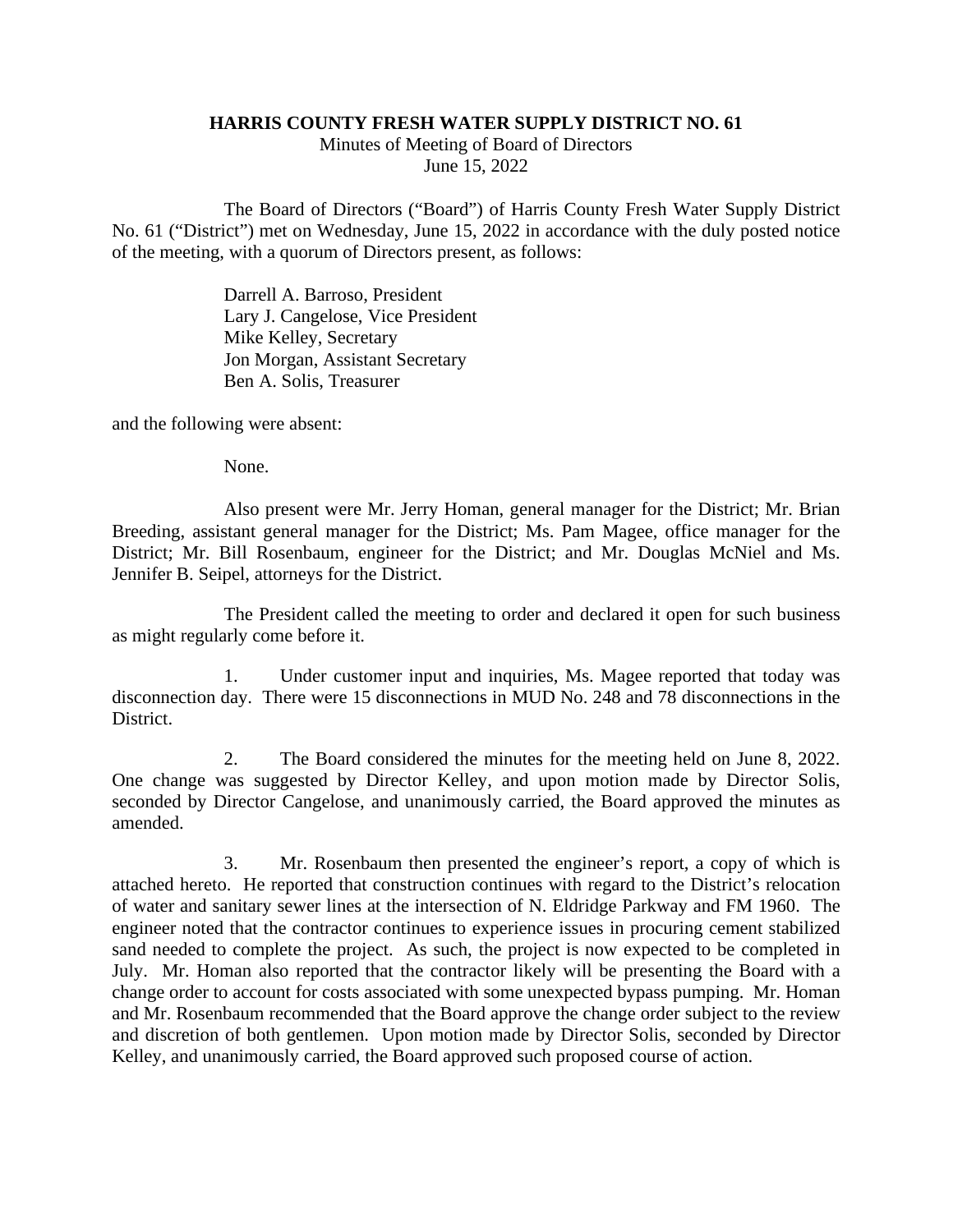Mr. Rosenbaum also reported that the second reimbursement package submitted to the Texas Department of Transportation in connection with the above-mentioned project was rejected, but his office addressed the comments received and will be resubmitting the package.

After discussion, upon motion made by Director Morgan, seconded by Director Cangelose, and unanimously carried, the Board approved the engineer's report as presented.

4. The Board then considered the issuance of a utility commitment letter for a coffee shop located at 11006 F.M. 1960 W. The engineer confirmed that the District has the water and wastewater treatment capacity to serve the coffee shop, and the tract is located within the boundaries of the District. Subject to that discussion, upon motion made by Director Cangelose, seconded by Director Solis, and unanimously carried, the Board approved issuance of the letter as presented.

5. The Board considered payment of the general fund bills. After review, upon motion made by Director Morgan, seconded by Director Cangelose, and unanimously carried, the Board approved payment of the general fund bills as presented.

6. Ms. Magee, Mr. Breeding, and Mr. Homan presented the management report. Ms. Magee reminded the Board of the upcoming conference of the Association of Water Board Directors. The Board also discussed the logistics of attending such conference, including hotel rooms and rental car reservations.

Ms. Magee presented the District's March SPA check from the City of Houston in the amount of \$115,643.93.

Mr. Breeding reported that he continues to work on a variety of development and other District matters, including the installation of numerous taps and preparation for the upcoming compliance inspection to be performed by the Texas Commission on Environmental Quality.

Mr. Homan then reported on a recent repair to a District water line that resulted in planned outages for some District customers. Mr. Homan discussed in detail the District's process for notifying customers of an outage in advance so as to minimize and avoid, if possible, the inconvenience to the District's users. Mr. Homan noted that the repair went very well, and the Board expressed its satisfaction with such matter.

In light of current conditions with the economy, Director Barroso raised the issue as to whether the Board should consider giving all District employees a mid-year raise. Mr. Homan stated that he did not believe that such a raise was necessary at this time, as employee retention currently does not appear to be a problem. However, Mr. Homan noted that the current inflation rates exceed 8% and continue to rise, a point with which the Board agreed. Mr. Homan stated that, during the end-of-the-year discussion about employee raises, he anticipates that he will recommend that the Board award raises consistent with the CPI rate present at the time. Mr. Homan also thanked the Board for bringing up the issue and always treating District staff so well. After that discussion, the Board expressed agreement with the proposed course of action to forego raises at this time and revisit the matter during the annual salary reviews.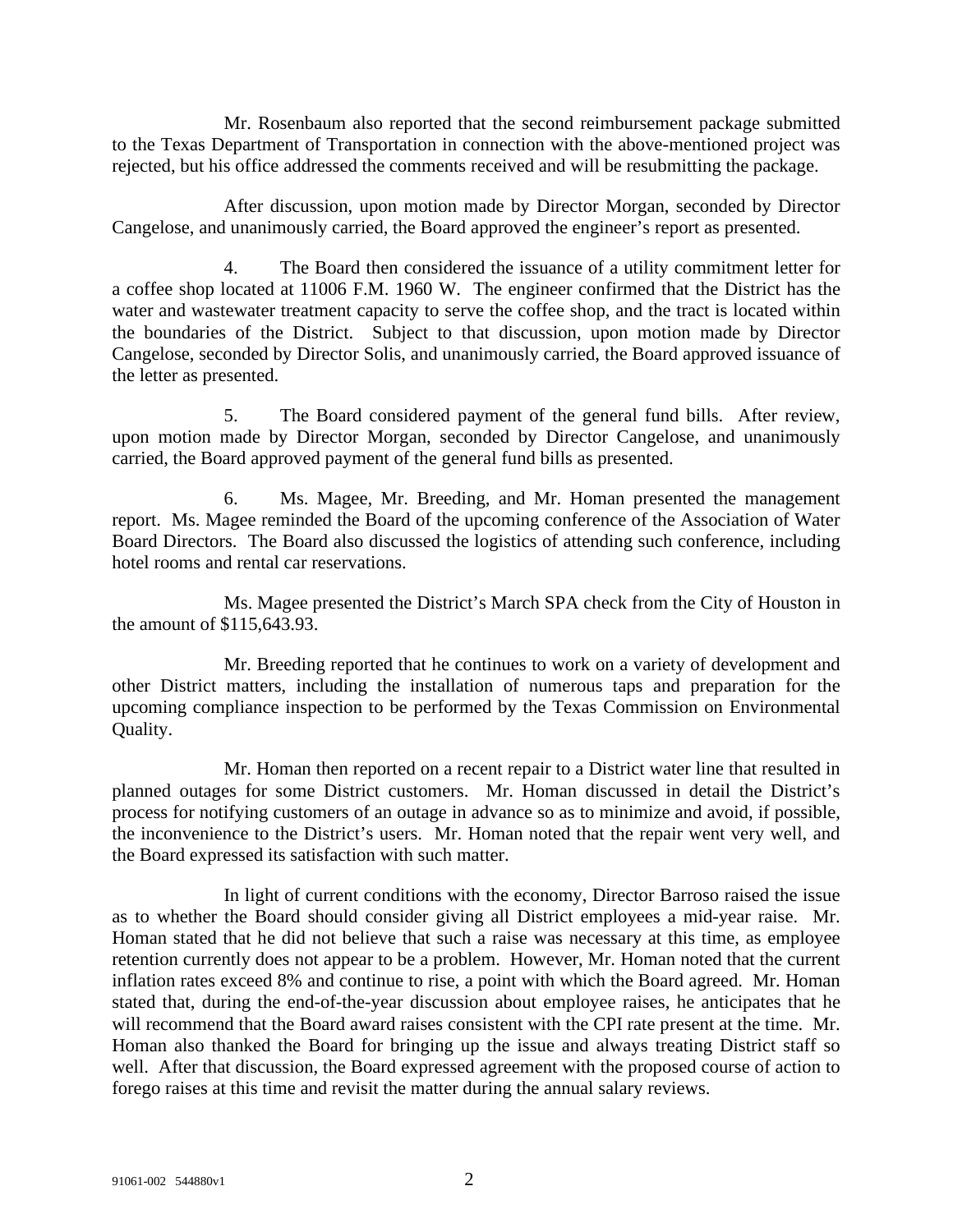Mr. Homan confirmed that that District's annual sheriff's appreciation day is scheduled for 11:00 a.m. on July 7, 2022, subject to finalization of a few minor details.

Lastly, Mr. Homan recognized Mr. McNiel, who introduced himself to the Board. Mr. McNiel stated that he just joined the law firm that represents the District, and Ms. Seipel noted that Mr. McNiel will be helping her from time to time with the District's work.

After discussion, upon motion made by Director Cangelose, seconded by Director Morgan, and unanimously carried, the Board approved the management report as presented.

7. The Board lastly considered items for the next Board meeting.

There being no further business to come before the Board, the meeting was adjourned.

Secretary